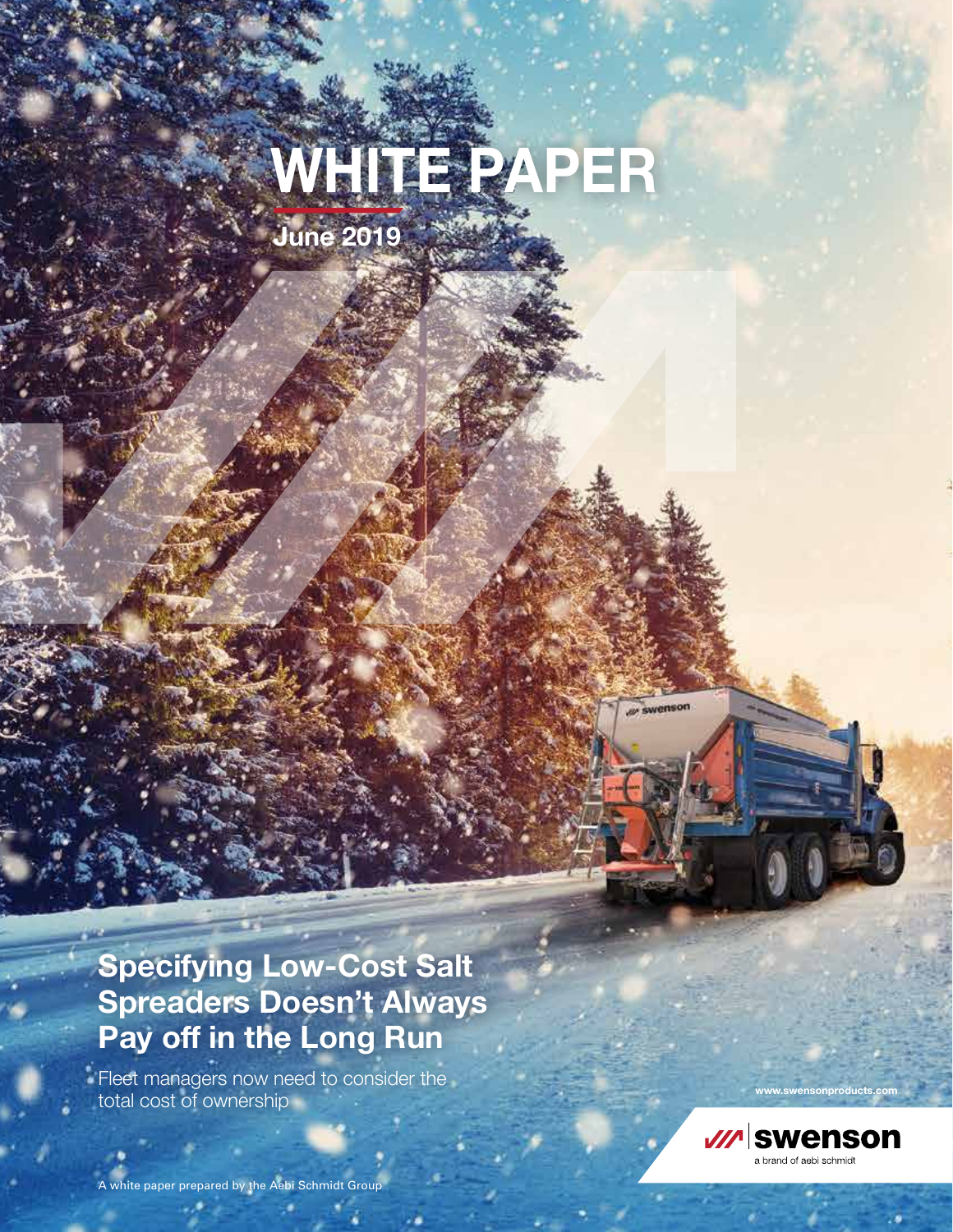#### **Accounting for multiple factors when acquiring new equipment will yield more efficient and effective winter maintenance operations**

Well executed winter maintenance plans have always helped to reduce crash rates and fatalities. And new technologically advanced winter maintenance equipment can help managers deliver even safer, more commuter-friendly mobility at a greatly reduced cost to tax payers. Although this "smart" equipment delivers significant improvements in performance and long-term cost savings, the cost to obtain and understand it, give pause to those responsible for acquiring it.

That's why it's more important than ever to look beyond the lowest acquisition costs when it comes to acquiring new

equipment. Acquiring a basic spreader will, most likely, cost less up front than a more advanced spreader, but what will the total lifecycle costs of that spreader be and what will all direct and indirect costs be? With winter maintenance being a major part of the budget in many states and municipalities, more government agencies across the country are recognizing that Total Cost of Ownership (TCO) should be a factor when issuing specifications for new equipment.

# **Looking at Total Cost of Ownership**

The State of Maine has been combatting harsh winter weather using controlled spreading for nearly two decades, as well as using pavement temperature sensors on its plow trucks. The goal has been to strike the right balance between commuter safety, material cost savings and being environmentally responsible.

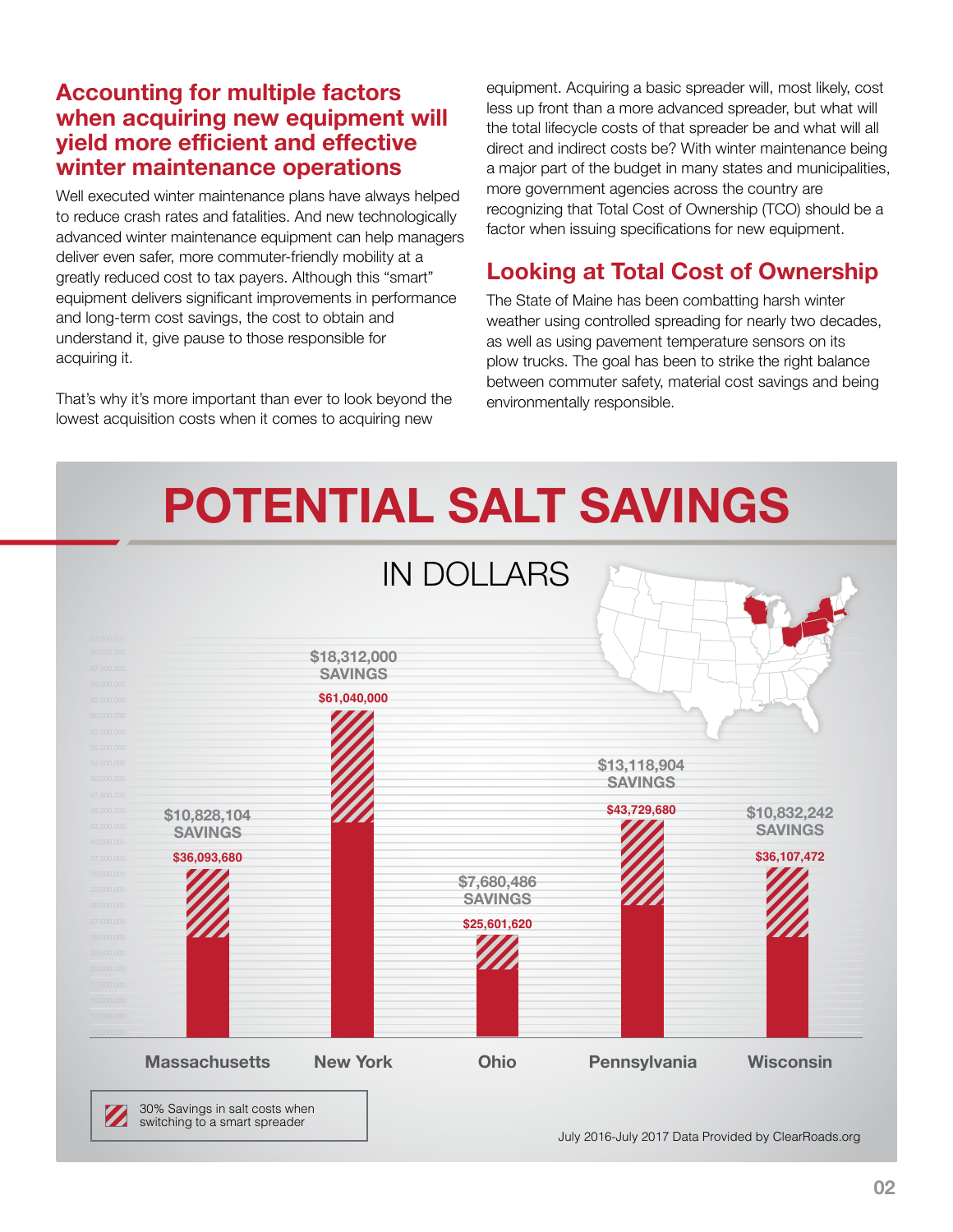*We spent more upfront, but knew we would easily recoup the costs with better control of the amount of material we used*

#### **- Brian Burne** Highway Maintenance Engineer Maine Department of Transportation

C C

Maine DOT is responsible for 8,300 total lane miles on Maine's highways. Of the 400 plow trucks used for winter maintenance, all 400 are equipped with smart spreader technology [see "What Makes a Spreader Smart" in the figure below]. Maine DOT constantly monitors maintenance costs of its equipment and other factors to know what every class of equipment costs over time. When issuing specs for new

equipment, reliability is critical to keeping TCO down, as is the ability to minimize salt usage.

Down the road from Maine, the Town of Lexington, Massachusetts, has turned to smart spreader technology and an aggressive anti-icing program to keep residents safe and protect the environment, investing heavily in training and equipment to boost liquid operations. That means the town looks well beyond acquisition cost, assessing equipment by analyzing its history of repair and reliability, effectiveness, ease of use and ergonomics. The town uses computer software to help track and quantify the repair and reliability of its equipment, which includes 34 municipal vehicles for winter maintenance on roadways using spreaders from Schmidt, Henderson and Hi-Way. Based on the manufacturer's calculations and reference checks for each product, Lexington developed a matrix to determine when systems would be paid off.

# **What Makes A Spreader Smart?**

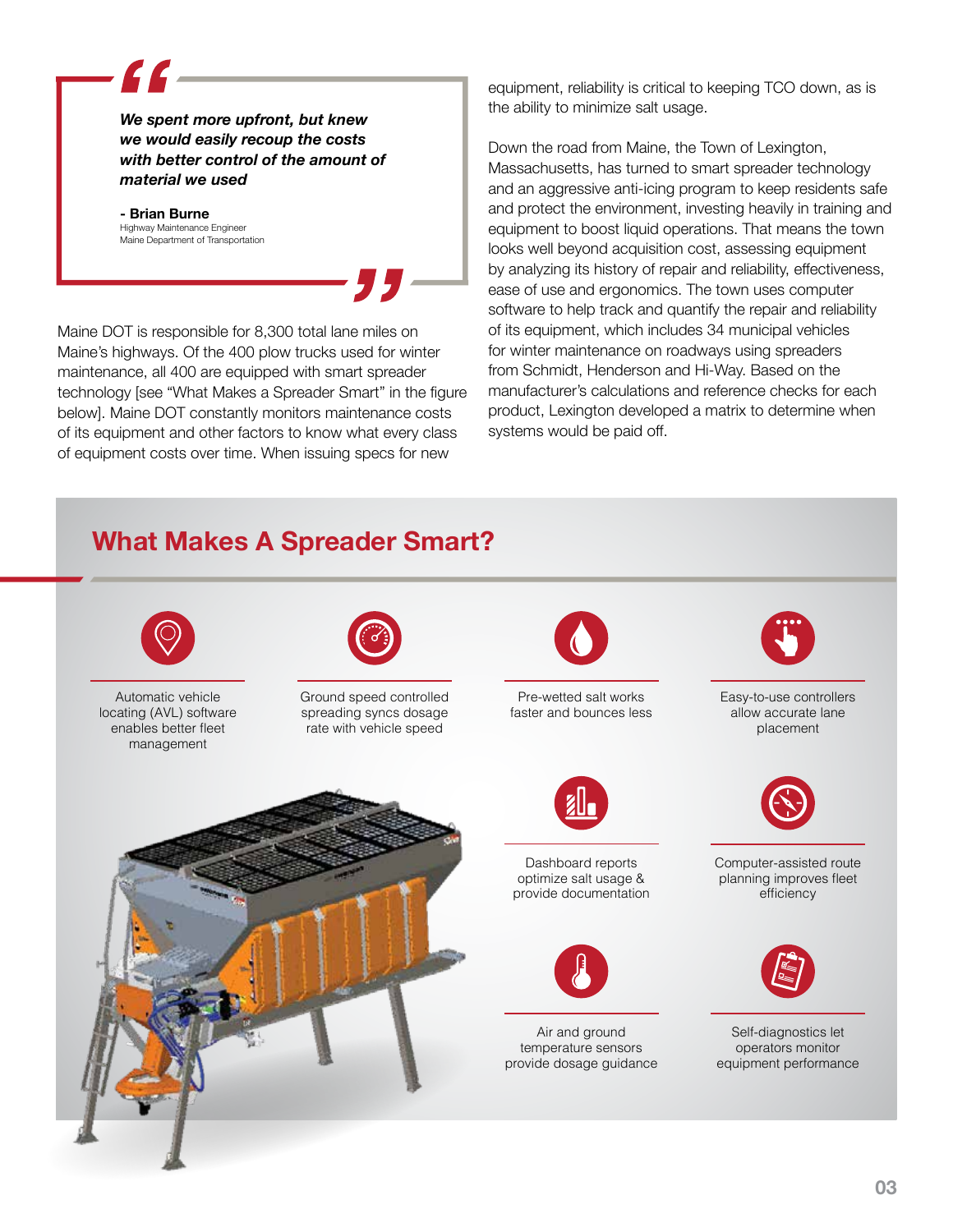*"Lower cost of ownership is more critical to us since we keep the equipment for 10 to 15 years based on its use. A higher cost of ownership really strains our operations budgets,"* said Marc Valenti, manager of operations for the Lexington Department of Public Works.

To achieve its goals of reducing salt usage while maintaining its level of service and improving the consistency of material placement, Lexington has installed ground speed systems on several of its trucks and has a 5-year capital equipment program to replace all open-loop control units to ground speed systems.

The town has reduced salt usage by almost 50 percent on some routes with the slurry spreaders and up to 30 percent with enhanced liquids with conventional saddle tanks and V Box spreaders with a regimented calibration program. While usage varies by season, overall Lexington has realized reductions of 25 percent and is still trending down. Last year, the town used approximately 5,800 tons, which is well below its historical peak of more than 8,000 tons in the past eight years.

Valenti said limiting the amount of salt being used has yielded a number of benefits. *"We have multiple watersheds in our community and it's imperative that we keep the environment well balanced. We also keep more salt in our shed, which means we can manage salt shortages from suppliers when they occur. We have had a run of tough winters lately and have done a great job managing supplies, part of that is due to our winter liquids operation as well as the slurry spreader system,"* he added.

Across the country in the state of Washington, TCO factors into all equipment purchases, everything from anticipated maintenance to keep equipment on the road to the ability to more precisely apply material to reduce waste.

*"At the end of the day, we want the lowest lifecycle cost. We're pinched further and further as new lane miles are added without adding more resources to our operations, so avoiding downtime and being as efficient as possible are very important,"* said James Morin, Washington State Department of Transportation maintenance operations manager.

The department has a dedicated number of trucks with smart spreaders that can treat up to three lanes at a time. Morin said smart spreaders are *"a tool in the toolbox"* to have when conditions get tough. The department uses an Automatic Vehicle Location (AVL) system to set constant

application rates and to collect data. Of the department's 500 trucks, 480 are AVL equipped.

## **Smart Spreaders Gaining Traction**

While many state and local maintenance departments have adopted smart spreader technology, Europe is still ahead of the United States with its use of smart spreader technology. But more states and cities in the United States are catching up.

Columbus, Ohio, is one of those cities. The Columbus Department of Public Service is responsible for keeping 6,387 lane miles of roadway clear of snow and ice. Street Maintenance Assistant Manager Leo Ross is a big proponent of using smart spreaders to help treat such a large area because of their ability to cover up to three lanes with a choice of multiple spread patterns.

> *We can precisely cover three lanes when we put smart spreaders on a route, which allows us to free up two trucks. The best we can do with our older spreaders is two lanes at a time, and they're not as precise*

**- Leo Ross** Street Maintenance Assistant Manager Columbus Department of Public Service

When issuing specs for new equipment, the department analyzes multiple factors, including reliability and efficiency. *"We don't do low bid anymore because we might get what we paid for. We can't have equipment sitting in the shop come wintertime,"* he added. *"We spend a little more, but we can justify it."*

As Ross and others in the department have sung the praises of smart spreaders, the city continues to add them to its fleet. *"I'd like to see at least half of our fleet converted to smart spreaders. The more we get, the more efficient we'll be,"* he said.

Ross said trucks equipped with smart spreaders are reducing the amount of time spent on routes—as much as 33 percent less time compared to trucks with double spinners and as much as 50 percent less time compared to trucks with single spinners. In turn, they're also reducing fuel consumption.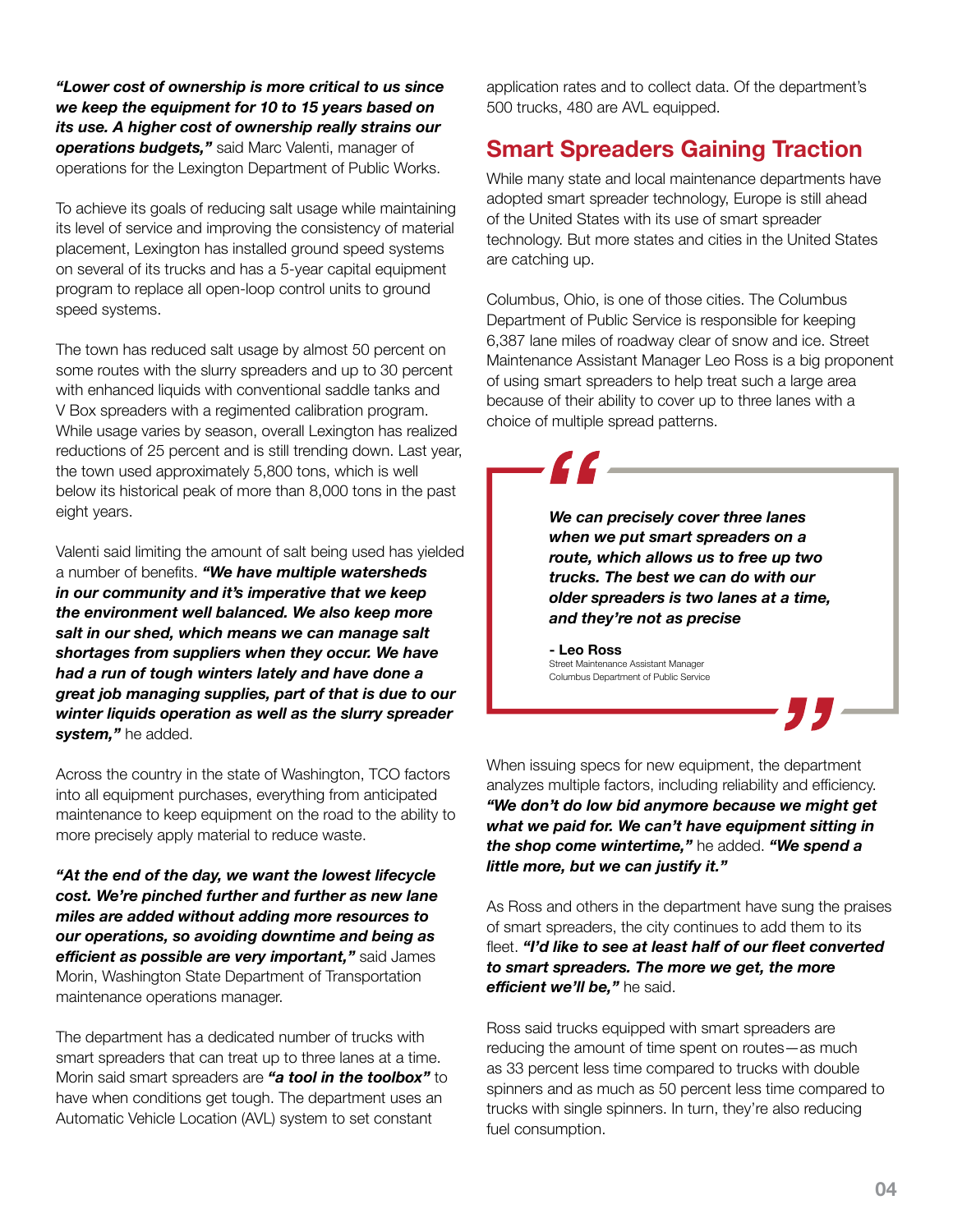# **Swenson and Schmidt Smart Spreaders**

Swenson and Schmidt spreaders both deliver precise material placement, enhanced ice melting ability, and cost reductions of 35% or more. Plus, improved safety for drivers and the community are achieved through:



#### **Pre-Wetting… It Really Works**

Whether states and cities are using smart spreader technology and to what extent, the majority have incorporated pre-wet capabilities. Pre-wetting is the process of spraying deicing salt with a solution of liquid chemical before spreading the salt on the roadway. Pre-wetting the salt helps it work more effectively as a deicing agent because wet salt clings to the road instead of bouncing off or being swept off by traffic. And, to be effective as a deicing agent, salt requires moisture. Moisture dissolves the salt, releasing heat to melt the ice and snow, as well as breaking the iceroad bond.

In Maine, all 400 trucks are equipped with pre-wetting systems. When Maine DOT issues specs for new spreaders, the ability to deliver higher liquid percentages has become another important factor.

The Idaho Transportation Department (ITD) has been purchasing Swenson spreaders since 2010 with pre-wetting systems. Steve Spoor, maintenance service manager at ITD, said the results were encouraging. *"We have learned pre-*

- Advanced in-cab controller allows driver to choose from one to three lanes of coverage with six different spread pattern options.
- ❱ 26-gallon-per-minute liquid pump supports a 70:30 ratio of granular salt to liquid pre-wet ratio, which is 65 gallons per cubic yard of salt.



*wetting does reduce overall salt use and deliver better results. We are working to update the technology on our newer spreaders and really pushing for prewetting."*

The higher the ratio of liquid pre-wet to granular salt, the better for melting snow and ice faster to keep roads safe and reduce salt loss. ITD is still working to find the ideal mix of salt to liquid, but typically uses eight to 12 gallons of liquid per ton of salt and is working to push that amount up to 20 gallons per ton. *"We're definitely seeing better results the more liquid we use,"* added Spoor.

Valenti at the Lexington Department of Public Works agreed. *"Saturation of the salt is key. Our slurry spreaders are dispenseing over 90 gallons per ton of winter liquid onto granular salt, which equates to 25 - 30 percent less salt on the roadway."*

The Columbus Department of Public Service uses liquid systems for both pre-wetting of salt and for anti-icing. Antiicing is the spraying of salt brine before a snowstorm to prevent frozen precipitation from bonding to a road's surface.